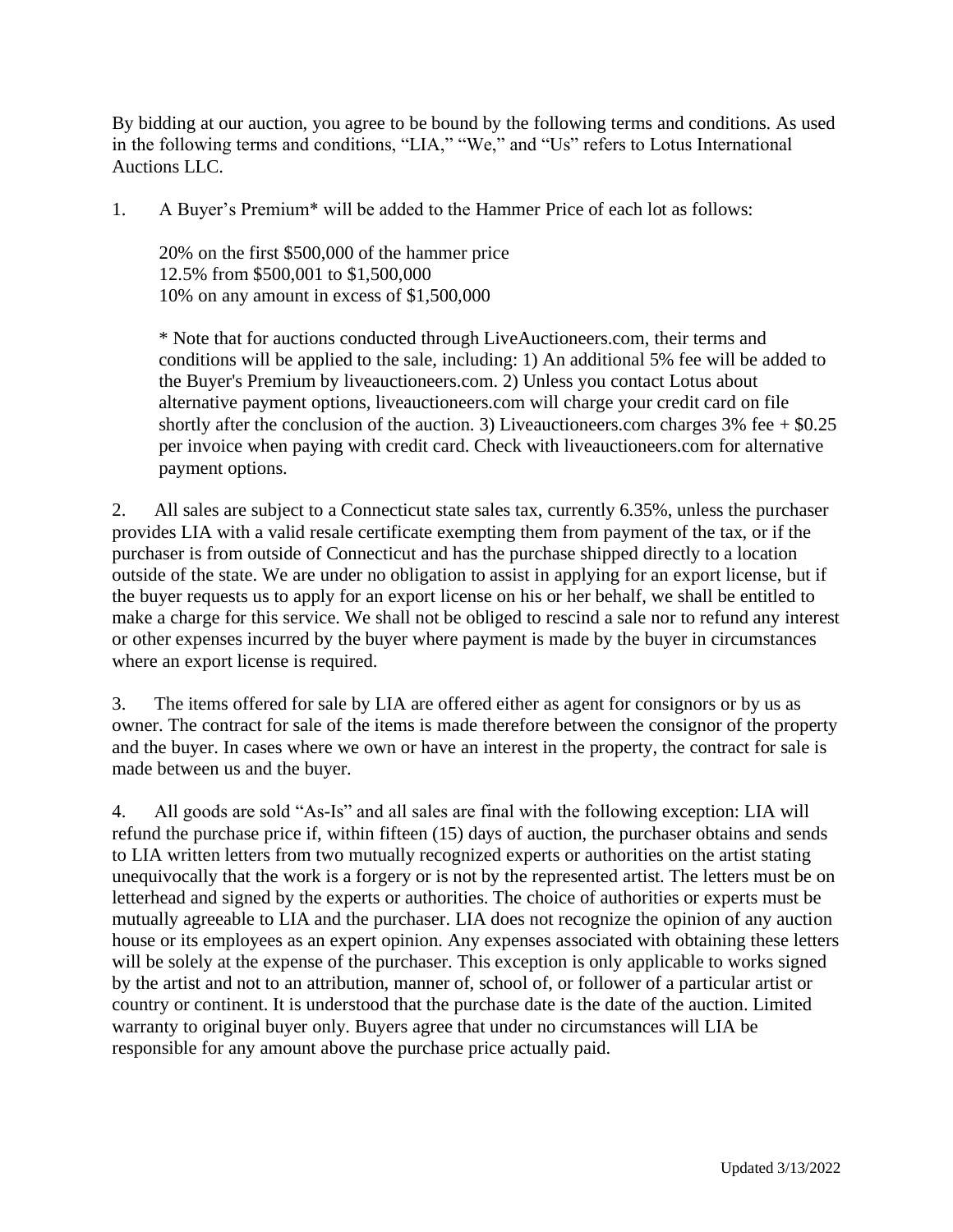5. Bidders are solely responsible for examining each lot on which they will be bidding in order to determine condition, size, value, and need for restoration or repair. Neither the auctioneer nor the consignor makes any warranties and representations of any kind or nature with respect to, nor shall they be held responsible or liable for the correctness of the catalog or other description of the physical condition, size, quality, rarity, importance, provenance, exhibitions, literature, and historical relevance of the property and no statement in the catalog or made at the sale or in the bill of sale or invoice or elsewhere shall be deemed such a warranty or representation or an assumption of liability with respect thereto. The absence of reference to defect or restoration does not imply that an item is free from defect or restoration. All weights and measurements are approximate.

6. Payment is due at the end of each sale, or no later than 5 business days from the sale if arrangements have been made with LIA. Accepted payment methods for Internet purchases are approved check, wire transfers, money order, cashier's check, Visa, American Express and MasterCard. For in-house purchases, accepted payment methods are cash and check only. For international bidders, we only accept wire transfers as a method of payment. For payments by credit card, the maximum invoice amount on which payments are accepted is \$2,500, and a 3% surcharge to the entire purchase price, including buyer's premium and any other charges, is added to the invoice. We reserve the right to require payment by methods other than credit card for any reason. All payment must be made in US Dollars. LIA reserves the right to hold property until payments have cleared our bank.

7. Each prospective buyer must complete and sign a registration before bidding. LIA reserves the right to require bank or other financial references for participation in the auction or for bidding on a specific lot. A deposit may be required. LIA and its auctioneers, at their sole discretion, have the right to refuse any bid, to advance bidding in such a manner as we decide, to withdraw or divide any lot, to combine any two or more lots, and, in the case of error or dispute whether during or after the sale, to determine the successful bidder, to continue the bidding, to cancel the sale, or to reoffer and resell the item in dispute.

8. Some lots in the sale are subject to a reserve, which is the confidential minimum price below which the lot will not be sold. Reserves are agreed upon with consignors, or in the absence thereof, at the sole discretion of LIA. We may implement reserves by opening the bidding on behalf of the consignor up to the amount of the reserve price, by placing successive or consecutive bids for a lot or bids in response to other bidders. In instances where we own or have an interest in a lot other than our commission, we may bid up the reserve amount to protect such interest. In certain instances, the consignor may pay us less than the standard commission rate where a lot is "bought-in" to protect its reserve. LIA or its auctioneer may reject an opening bid that, in their opinion, is not commensurate with the value of that lot.

9. LIA reserves the right to reject a bid from any bidder. The highest bidder acknowledged by the auctioneer shall be the purchaser. In the event of any dispute between bidders, the auctioneer shall have sole and final discretion to determine the successful bidder. If any dispute arises after the sale, LIA's sale record shall be conclusive in all respects.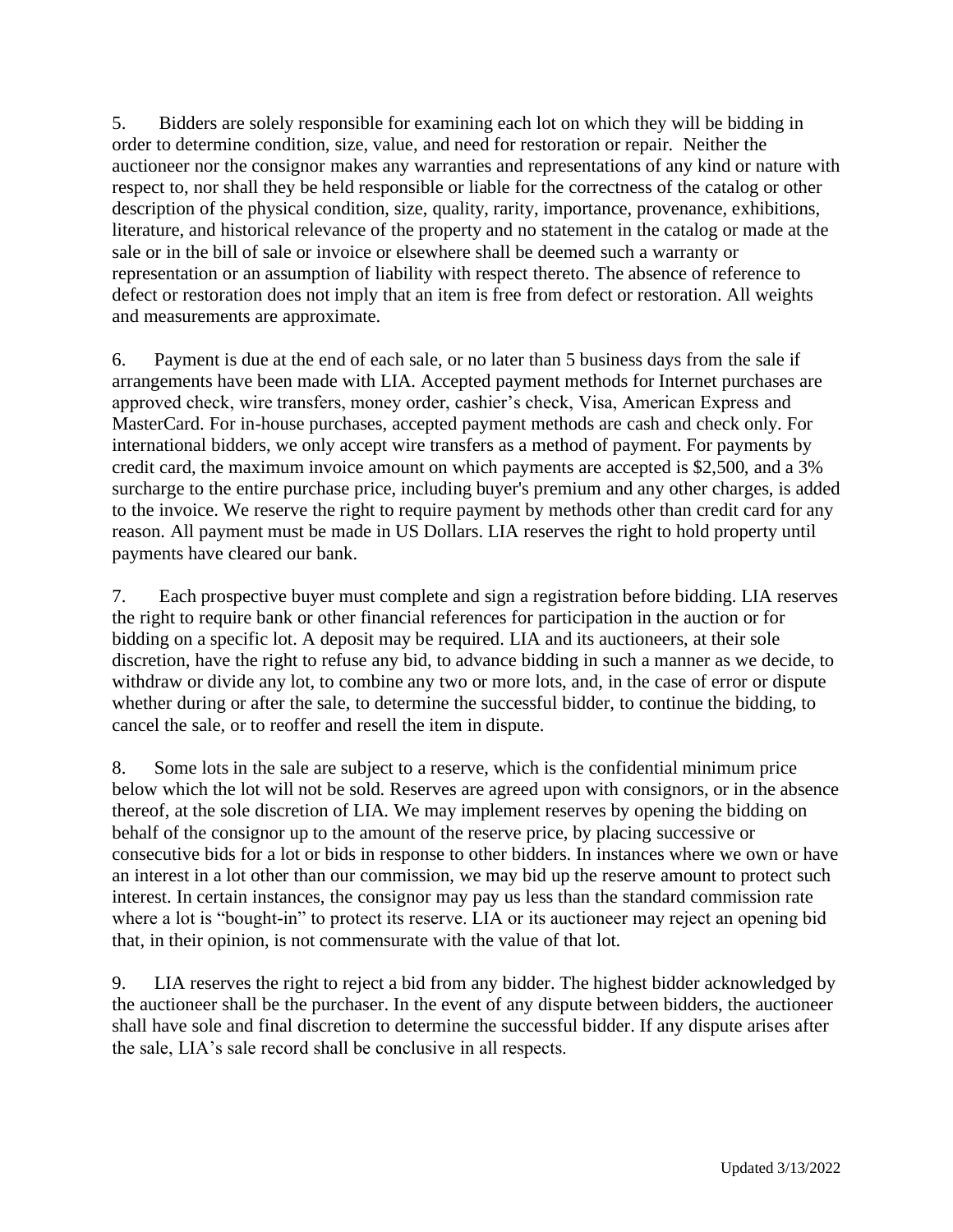10. Purchases can only be removed after payment in full is received. Purchases can only be released to third parties, including shippers, with written instructions from buyer. Removal shall be at the expense, liability and risk of the purchaser. LIA reserves the right to charge a monthly fee of one and one-half percent (1.5%) per month of the amount of the purchase price for any lot not removed within 7 business days of the sale. LIA shall apply any deposit or payment to loss, damages, and expenses incurred in the storage and/or resale of goods not paid for in full or removed within the specified time frame, and shall retain any balance as liquidated damages. If the property is not removed within sixty days of purchase, the item may be deemed abandoned, and will become the property of LIA, and LIA will retain any deposits or payments made by the purchaser.

11. LIA is under no obligation, but may agree to package and ship an item at the request of the purchaser. The purchaser agrees that the packaging, shipping, and handling is at the absolute risk of the purchaser. The purchaser will pay all costs including, but not limited to, the handling and insurance associated with shipping. LIA will be held harmless from any claim, and any rights of subrogation from an insurance carrier are waived against LIA. We are not responsible for the acts or omissions of their parties whom we retain for the purposes of handling, packing, and shipping.

12. Frames on artwork are not included as part of purchase or condition. The LIA does not warrant the condition or availability of frames or any associated glass.

13. We will use reasonable efforts to carry out written bids delivered to us prior to the sale for the convenience of clients who are not present at the auction in person, by an agent or by telephone. If we receive written bids on a particular lot for identical amounts, and at the auction these are the highest bids on the lot, it will be sold to the person whose written bid was received and accepted first. Execution of written bids is a free service undertaken subject to other commitments at the time of the sale and we do not accept liability for failing to execute a written bid or for errors and omissions in connection with it. With regards to telephone bids, if a prospective buyer makes arrangements with us prior to the sale we will use reasonable efforts to contact them to enable them to participate in the bidding by telephone but we do not accept liability for failure to do so or for errors and omissions in connection with telephone bidding. We are also not liable for any failure or execution to take bids submitted to us via third party internet sites such as HiBid, liveauctioneers.com, or invaluable.com, nor are we liable for any technical difficulties involved in receiving those bids.

14. If any part of these terms and conditions of sale is found by any court to be invalid, illegal or unenforceable, that part shall be discounted and the rest of the conditions shall continue to be valid to the fullest extent permitted by law. The rights and obligations of the parties with respect to these conditions of sale, the conduct of the auction and any matters connected with the foregoing shall be governed and interpreted by the laws of the State of Connecticut. By bidding at auction, whether present in person or by agent, by written bid, telephone or other means, the buyer shall be deemed to have submitted, for our benefit, to the exclusive jurisdiction of the courts of the state, county, province and if applicable federal courts sitting in the State of Connecticut. No portion of this catalogue or website may be reproduced without LIA's prior written consent.